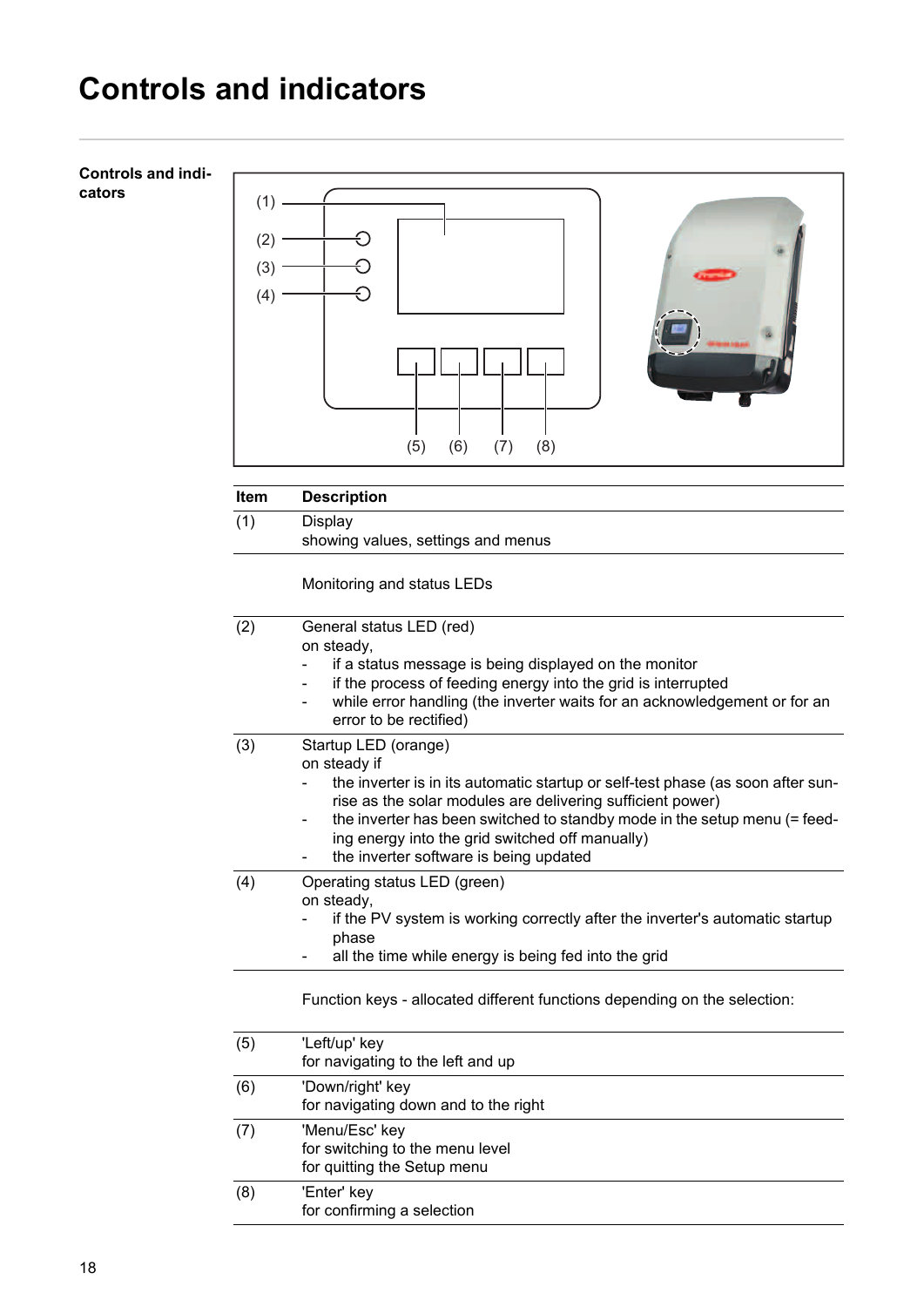The keys are capacitive, and any exposure to water can impair their function. Wipe the keys dry with a cloth if necessary to ensure optimum functionality.

**Display** Power for the display comes from the mains voltage. Depending on the setting selected in the Setup menu, the display can be kept on all day.

> **IMPORTANT!** The display on the inverter is not a calibrated measuring device. A slight inaccuracy in comparison with the energy meter used by the energy supply company is intrinsic to the system. A calibrated meter will be needed to calculate the bills for the energy supply company.

| INOW            | Menu item                                 |
|-----------------|-------------------------------------------|
| AC Output Power | Parameter declaration                     |
| 759             | Display of values, units and status codes |
|                 | Function key functions                    |





*Display areas in setup mode*

- (\*) Scroll bar
- (\*\*) The Energy Manager symbol is displayed when the Energy Manager function is activated
- (\*\*\*) Inv. no. = Inverter DATCOM number, Save symbol - appears briefly while set values are being saved, USB connection - appears if a USB stick has been connected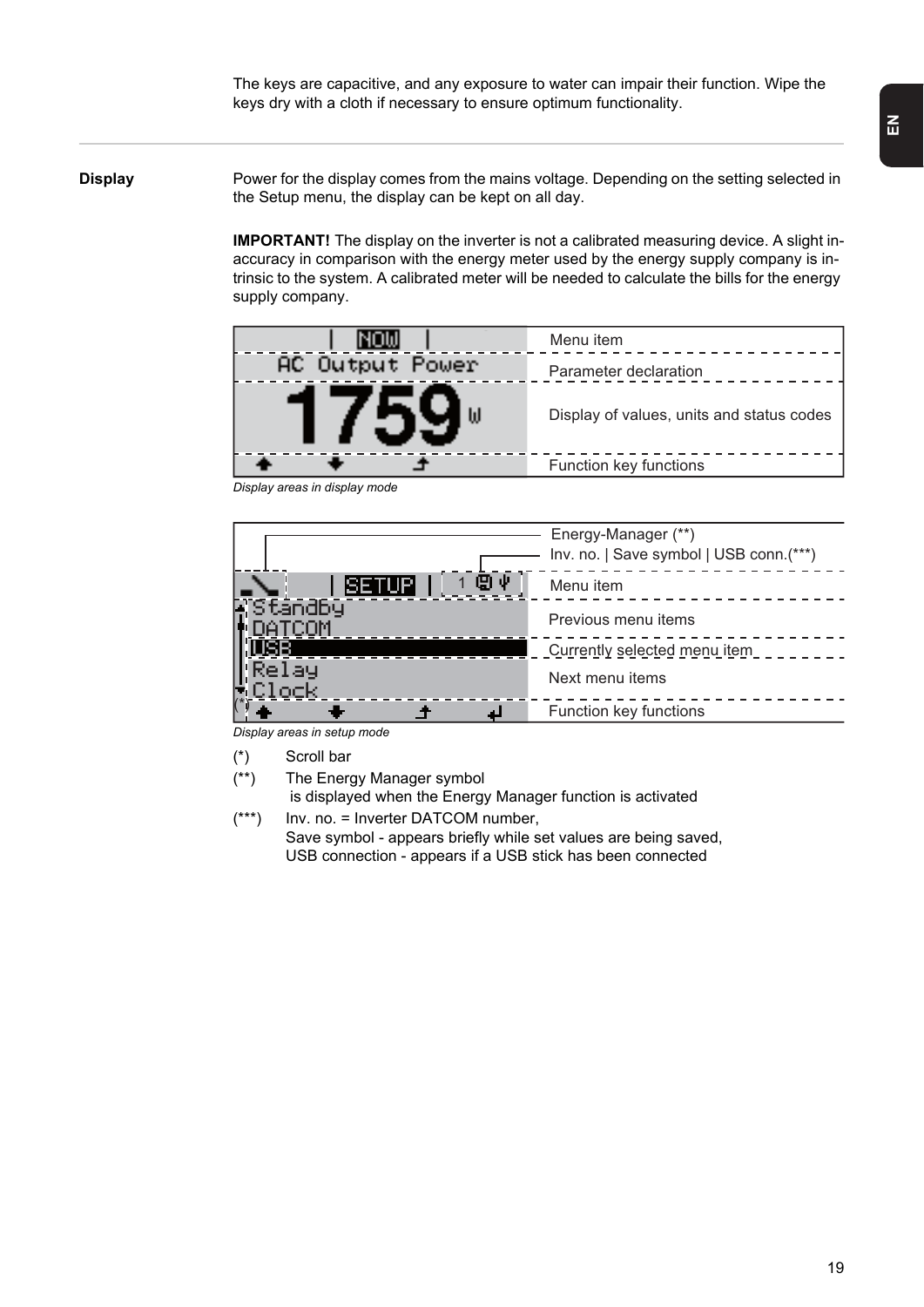# **The menu level**

| <b>Activate display</b><br>backlighting                                                      | Press any key<br>The display backlighting is activated.<br>There is an option under 'Display Settings' in the SETUP menu to set the display back-<br>lighting so that it is on all the time or off all the time.                                                                                                                                                                                                 |  |  |  |
|----------------------------------------------------------------------------------------------|------------------------------------------------------------------------------------------------------------------------------------------------------------------------------------------------------------------------------------------------------------------------------------------------------------------------------------------------------------------------------------------------------------------|--|--|--|
| <b>Automatic deacti-</b><br>vation of display<br>backlighting /<br>choose 'NOW'<br>menu item | If no key is pressed for 2 minutes,<br>the display backlighting switches off automatically and the inverter goes to the 'NOW'<br>menu item (assuming the display backlighting is set to automatic).<br>The selection of the 'NOW' menu item can happen from any position on the menu level<br>with the exception of the item 'Standby' on the Setup menu.<br>The amount of energy currently fed in is displayed. |  |  |  |
| Open menu level                                                                              | Press the 'Menu' key<br>$\overline{1}$<br>ושטויו<br>AC Output Power                                                                                                                                                                                                                                                                                                                                              |  |  |  |
|                                                                                              | The display switches to the menu level<br>LOG<br>INOW<br>INFO<br>Use the 'Left' or 'Right' keys to select<br>$\overline{2}$<br>Ц<br>the desired menu item<br>Press the 'Enter' key to select the de-<br> 3 <br>sired menu item                                                                                                                                                                                   |  |  |  |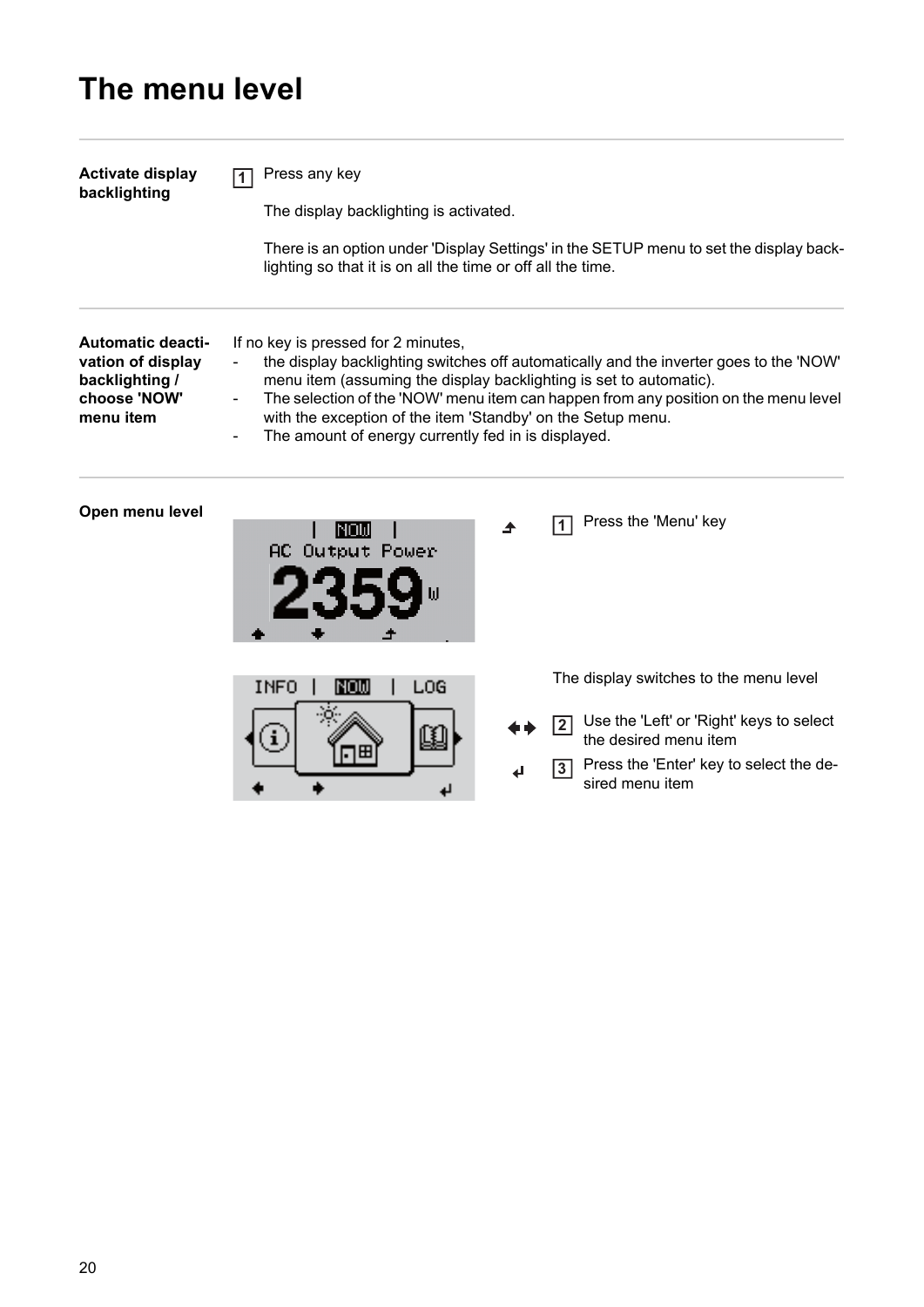## **The NOW, LOG and GRAPH menu items**

**NOW LOG GRAPH**





LOG **GRAPH | SETUP** 1

**NOW** (Displays real-time values)

**LOG** (Data recorded today, during the current calendar year and since the inverter was first commissioned)

#### **GRAPH**

Day characteristic displays a plot showing the power output during the day. The time axis is scaled automatically.

Press the 'Back' key to remove the display

#### **Values displayed in the NOW and LOG menu items Values displayed in the NOW menu item:** Output power [W] Grid voltage (V) Output current (A) Grid frequency (Hz) Solar voltage (V)

Time Time on the inverter or in the Fronius Solar Net ring

Solar current (A)

Date

Date on the inverter or in the Fronius Solar Net ring

### **Values displayed in the LOG menu item:**

(for today, during the current calendar year and since the inverter was first commissioned)